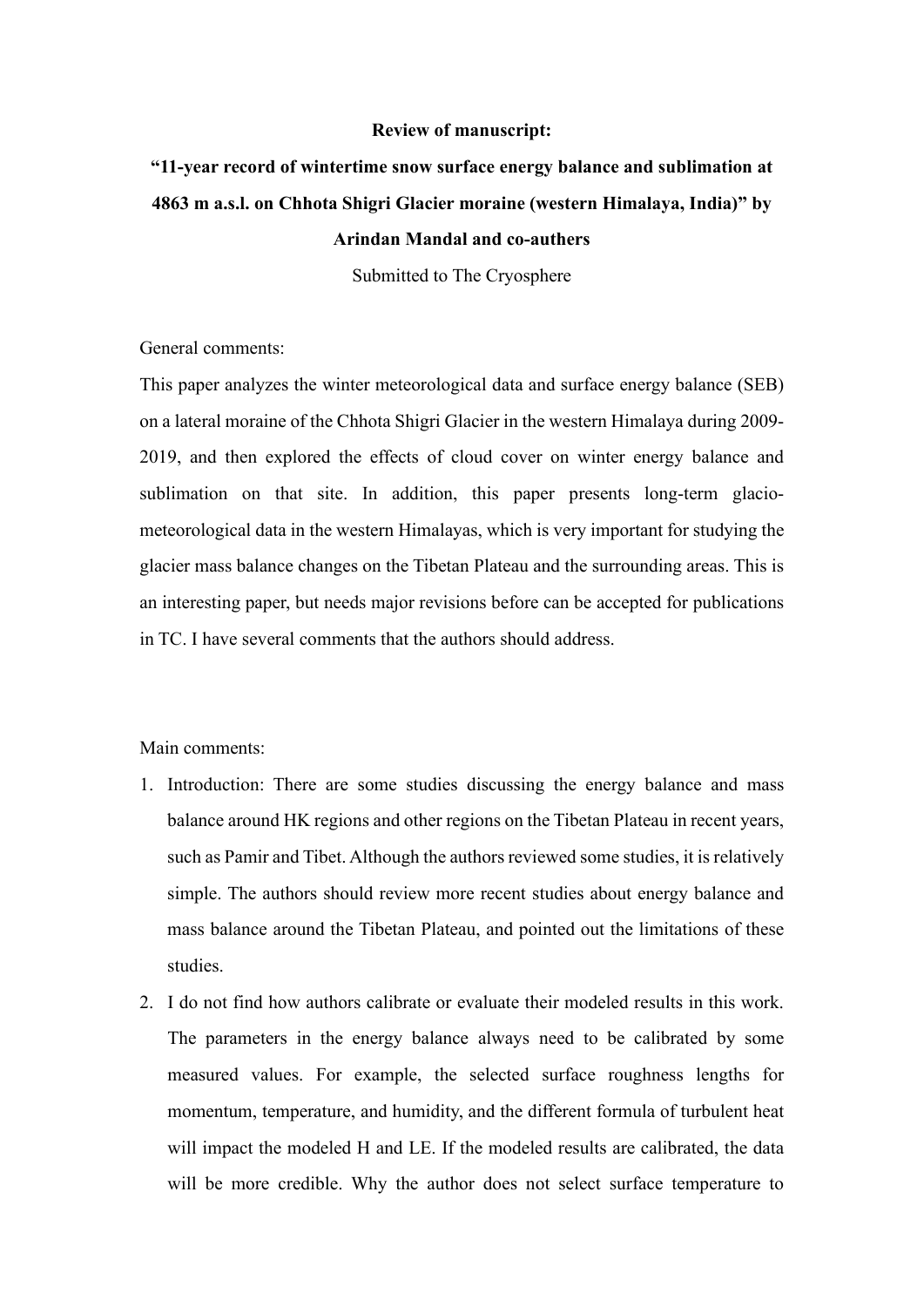calibrate their model using the iteration method. In this work, the author can deduce that there is no snow cover at the AWS-M site when albedo is smaller than 0.4. This data can also be used to calibrate their modelled values. In addition, it seems that there are few studies about the glacier energy balance which delete G in their model. The AWS-M site remains snow-covered during winter and bare sand/sediment exposed during summer. Whether bare sand below the snow can provide more energy to heat the snow when compared to glacier ice below the snow? Or the author just focuses on the energy feature.

- 3. There are so many results in section 4. The author could shorten this section, because some studies have introduced the meteorological data at AWS-M in that glacier (Azam et al., 2016). Are there any special features from your data? Those special features are important. In addition, I hope that the author can discern the timescales for their results, such as diurnal cycle, seasonal cycle, and interannual timescales.
- 4. Line 23-25: The author does not discuss the influence of mid-latitude western disturbances on sublimation in the main text. The author can use the Reanalysis data (such as geopotential height and wind fields at 500 hPa or other heights from ERA5 or JRA55) to obtain the direct knowledge of circulation which can impact the sublimation and energy balance.
- 5. The author examines the role of cloud cover on SEB and turbulent heat fluxes based on clear-sky conditions and overcast conditions. However, this can be finished by using just two years of data. The relationship between CF and sublimation is small (Table 4). Thus, CF (or Sin) is not the main factor causing the interannual changes in sublimation in winter during 2009-2020. I strongly recommend that authors analyze the factors which control the interannual changes in sublimation in winter during 2009-2020 through correlation analysis. The author can explain interannual changes in sublimation from the view of energy balance. And the author should analyze the relationships between RH and sublimation, between albedo and sublimation, between Sin and sublimation, between Sout and sublimation, between Lin and sublimation, Lout and sublimation between D and Tair, between D and Ts,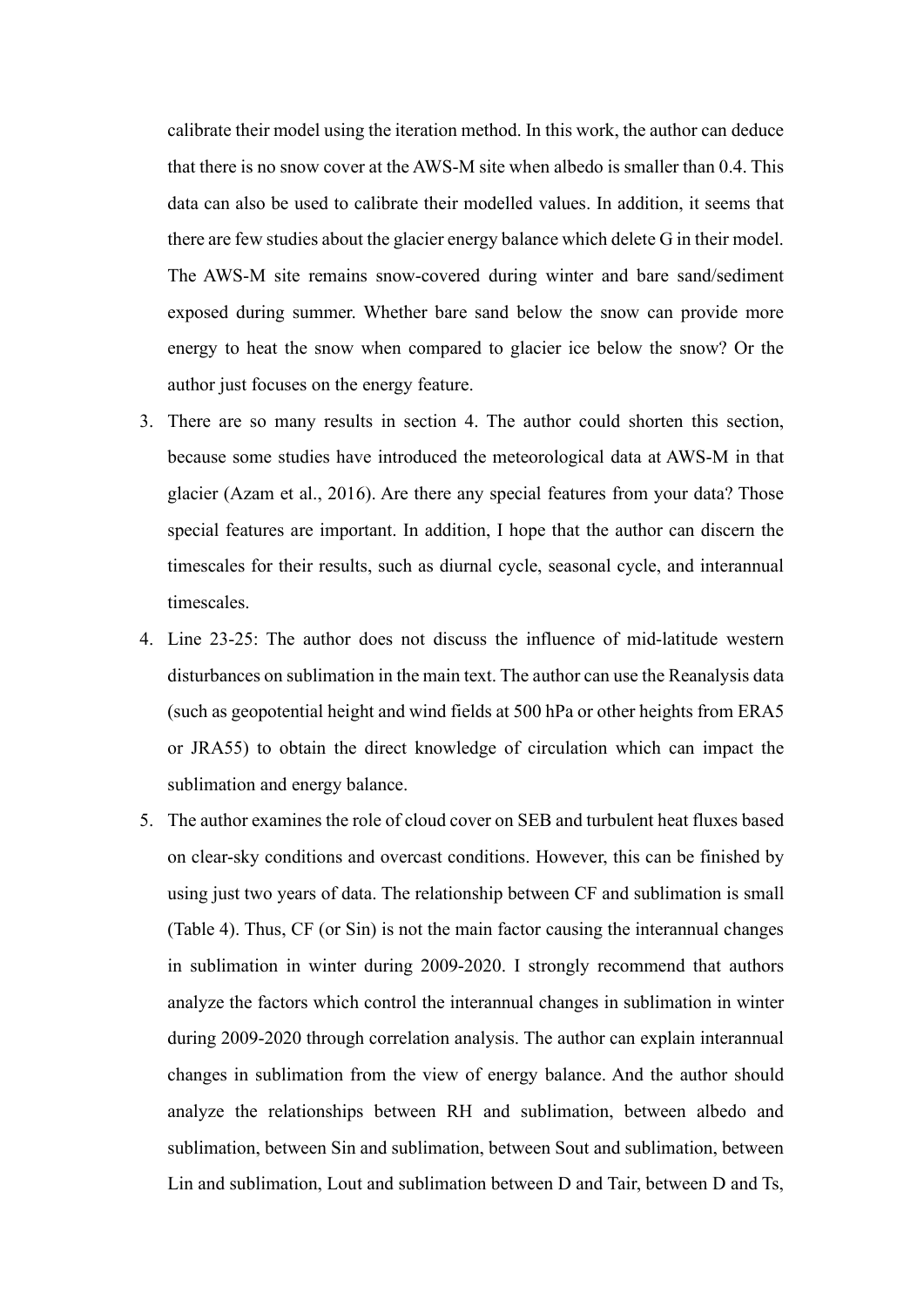and between D and RH. I guess that albedo is an important factor that contributes to the interannual changes in sublimation by changing Ts. The concrete results are depending on your further analysis.

6. Discussion: I sometimes feel confused about the sentences in the discussion. Take section 5.3 for example. The author said that sublimation during the summermonsoon season was lower, which could be due to the ISM-driven warm and moist atmosphere in the southern slope of the HK region. However, sublimation is higher at very high altitudes despite high summer-monsoon humidity, e.g., East Rongbuk Glacier site (6523 m a.sl.). What is the main point of the author? When author compared their study with other studies, the author should note the spatial and temporal scales. Some studies used the glacier-wide values, while others used point values. Some studies used the low-altitude values, while others used the highaltitude values. Some studies used the annual values, while others used winter values. These data with different scales are incomparable. The author should select these data carefully.

Minor comments:

Line 32: wind-driven transport can cause accumulation in some sites.

Line 121-123: How do you get albedo in the night? Thus, what is your surface albedo threshold value in the night which is used to discern snow or bare-ground?

Line 153: Please explain the physical significance of Fsurface. If Fsurface is larger than 0, does melt occur at that time?

Line 209-210: Can you analyze the difference between infrared measured Ts and Ts derived from Lout? Please list the figure. Is the emissivity of bared-ground similar to that of snow cover? This is important for the author to calculate Ts from Lout.

Line 312-313: Which components in Rnet are more important in playing an essential role in governing the turbulent fluxes? And the author should indicate the timescale.

Line 313-314: I can not understand this sentence.

Line 325: What do you mean about the different colors of lines in Figure 6?

Line 359. Please add the "in the daytime" in the title of section 4.5.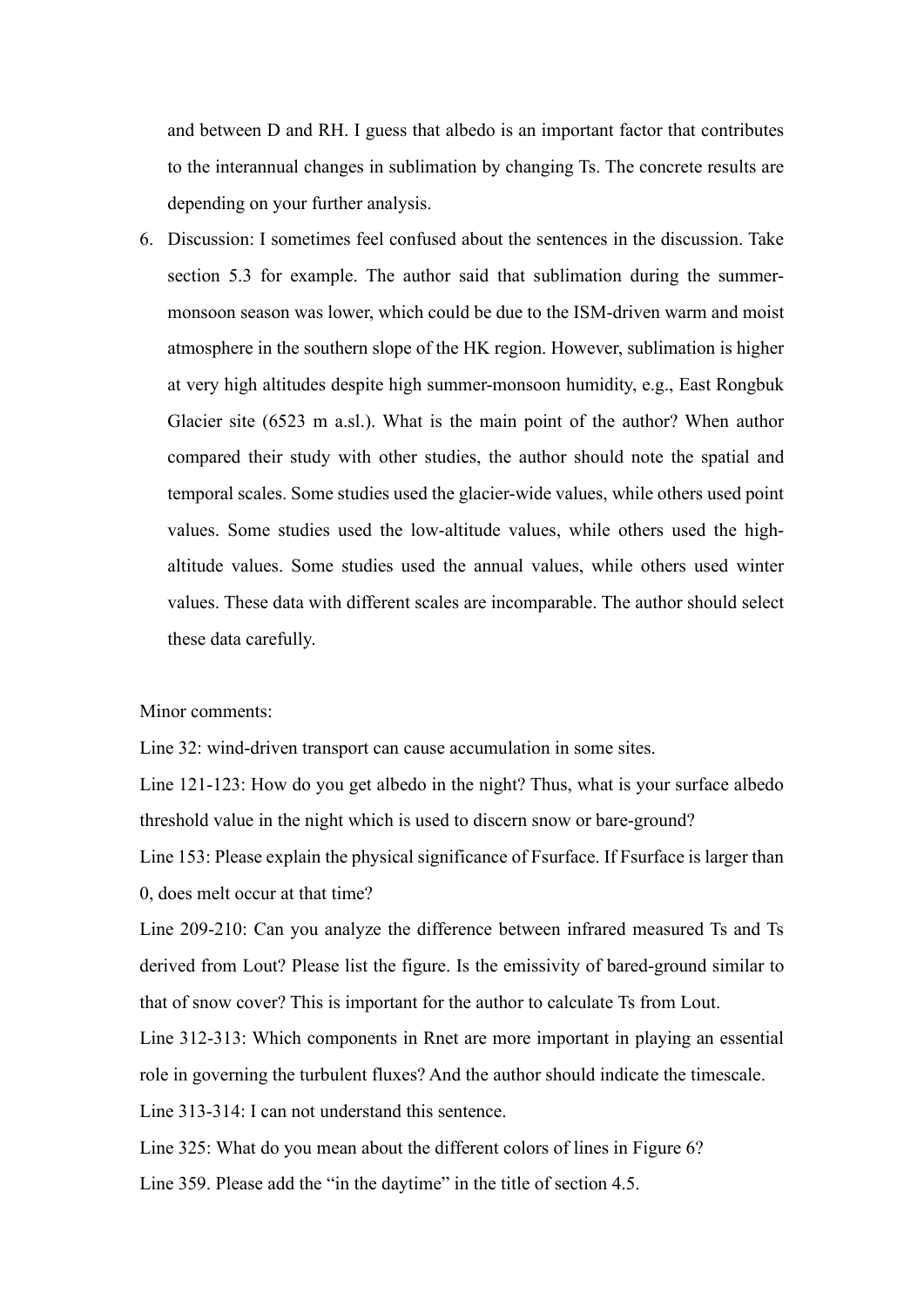Line 363-364 Why precipitation is higher in February and March than in January and April? High precipitation always means high cloud cover. This is different from your results of CF.

Line 376: 3 times lower?

Line 423:  $145 \pm 25$  mm w.e. a-1?

Section 4.7: There is no section 4.7.2 in this part. The author can merge section 4.7 and section 4.7.1 as one part.

Line 451-452: I can not agree with the author, because we can not find that low Tair (- 5°C and -10°C) corresponds to high Ts (0°C and -10°C) for the same time. From figure 14b, we can only find that sublimation was the larger when Tair ranged between -5°C and -10°C (compared to Tair in other values). This is similar to the Ts. Thus, the content in Line 451-452 is not correct.

Line 480-481: What is your timescale?

Line 544: Do you want to say that sublimation during the summer-monsoon season was lower than that during winter?

Line 545-547: The studies of Mölg et al. (2012) and Li et al. (2018) are in the south and central Tibet, respectively. They do not study the glaciers in the northern slope of the HK region.

Line 547-548: Can you explain the phenomenon that you found in these sentences? Line 548-549: I do not find that the moisture content is relatively higher during postand pre-monsoon on the Mera Glacier than that in winter in Table 5. And the altitudes are significantly different between the post- and pre-monsoon periods.

Line 550-551: What is the cause for the differences that the authors found in this sentence?

Line 553-555: I cannot understand what you want to say.

Line 560-564: These sentences have no relationship with the title 'Sublimation fraction to winter snowfall and its importance'.

Line 569: Why sublimate is higher in the northwestern part of the HK than that in the other parts of the HK region?

Line 579-580: Such a higher sublimation fraction? You mean that the sublimation